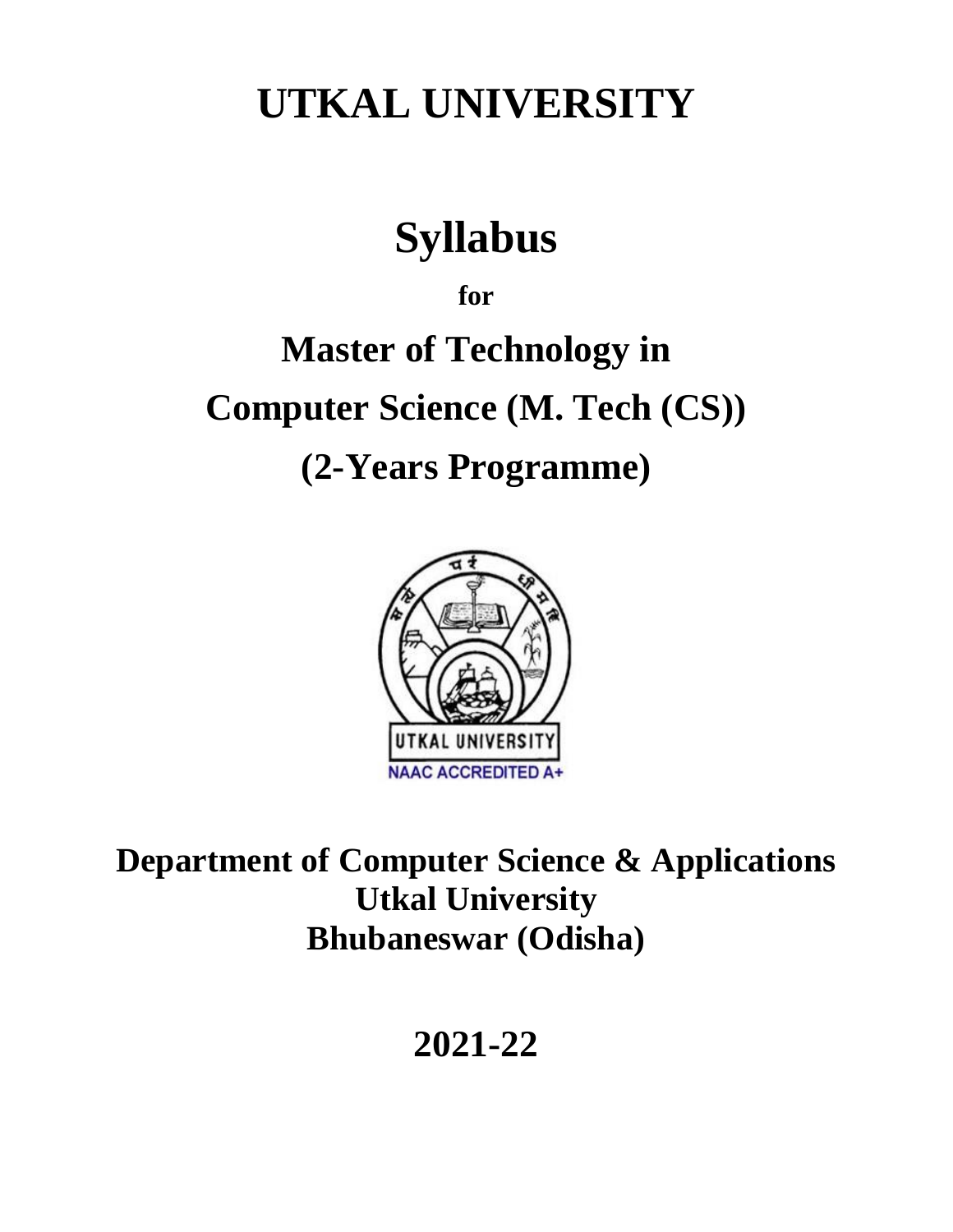## **UTKAL UNIVERSITY**

## **Syllabus for Masters of Technology in Computer Science (M. Tech (CS))**

### **(Applicable for Students Taking Admission from the Session 2021-22)**

#### **Objective of the Course**

The objective of the M. Tech curriculum is to equip the students with the ability to analyze varieties of real-life problems and develop research based solutions. Keeping in view the research and development requirements of the evolving software industry and also to provide a foundation for higher studies in Computer Science, effort has been made in the choice of subjects to balance between theory and practical aspects of Computer Science. On successful completion of this course a student can find a career in the Academics or R&D wing of Corporate Sectors, or Government Organizations as a technical professional or pursue research in the core areas of Computer Science.

#### **Eligibility Criteria**

The candidate should have passed (a) Master of Computer Applications (MCA) (b) Master's Degree in Computer Science / IT/ Mathematics / Statistics / Electronics / Physics or (c) Bachelor's Degree in Engineering / Technology (BE / B. Tech / AMIE in CSE/ IT/ ECE/ EE/ EEE/ EIE) / Grad IETE or (d) B level examination of NIELIT with at least 55% of marks (50% marks for SC/ST candidates) in the qualifying examination.

| Syllabus for Masters of Technology in Computer Science(M. Tech (CS)) |                                       |                                   |                 |                |  |  |
|----------------------------------------------------------------------|---------------------------------------|-----------------------------------|-----------------|----------------|--|--|
| <b>PAPER ID</b>                                                      | <b>PAPER TITLE</b>                    | <b>FULL MARK</b><br><b>CREDIT</b> |                 |                |  |  |
|                                                                      |                                       | Mid-Term                          | <b>End-Term</b> |                |  |  |
| <b>FIRST SEMESTER</b>                                                |                                       |                                   |                 |                |  |  |
| $MT-1.1$                                                             | <b>Discrete Mathematics</b>           | 30                                | 70              | 4              |  |  |
| $MT-1.2$                                                             | Data Structure & Algorithm Design     | 30                                | 70              | 4              |  |  |
| $MT-1.3$                                                             | <b>Advanced Computer Architecture</b> | 30                                | 70              | 4              |  |  |
| $MT-1.4$                                                             | <b>Advanced Computer Network</b>      | 30                                | 70              | 4              |  |  |
| $MT-1.5$                                                             | Elective-I                            | 30                                | 70              | 4              |  |  |
| $MT-1.6$                                                             | Elective-II                           | 30                                | 70              | 4              |  |  |
| $MT-1.7$                                                             | Unix & C Programming Lab              |                                   | 50              | $\overline{2}$ |  |  |
| $MT-1.8$                                                             | Data Structure & Algorithm Lab        |                                   | 50              | $\overline{2}$ |  |  |
| $MT-1.9$                                                             | <b>Computer Network Lab</b>           |                                   | 50              | $\overline{2}$ |  |  |
| <b>SECOND SEMESTER</b>                                               |                                       |                                   |                 |                |  |  |
| $MT-2.1$                                                             | Theory of Computation                 | 30                                | 70              | 4              |  |  |
| $MT-2.2$                                                             | <b>Advanced Operating System</b>      | 30                                | 70              | 4              |  |  |
| $MT-2.3$                                                             | Database Engineering                  | 30                                | 70              | 4              |  |  |
| $MT-2.4$                                                             | <b>Advanced Software Engineering</b>  | 30                                | 70              | 4              |  |  |
| $MT-2.5$                                                             | Elective-III                          | 30                                | 70              | 4              |  |  |
| $MT-2.6$                                                             | Elective-IV                           | 30                                | 70              | 4              |  |  |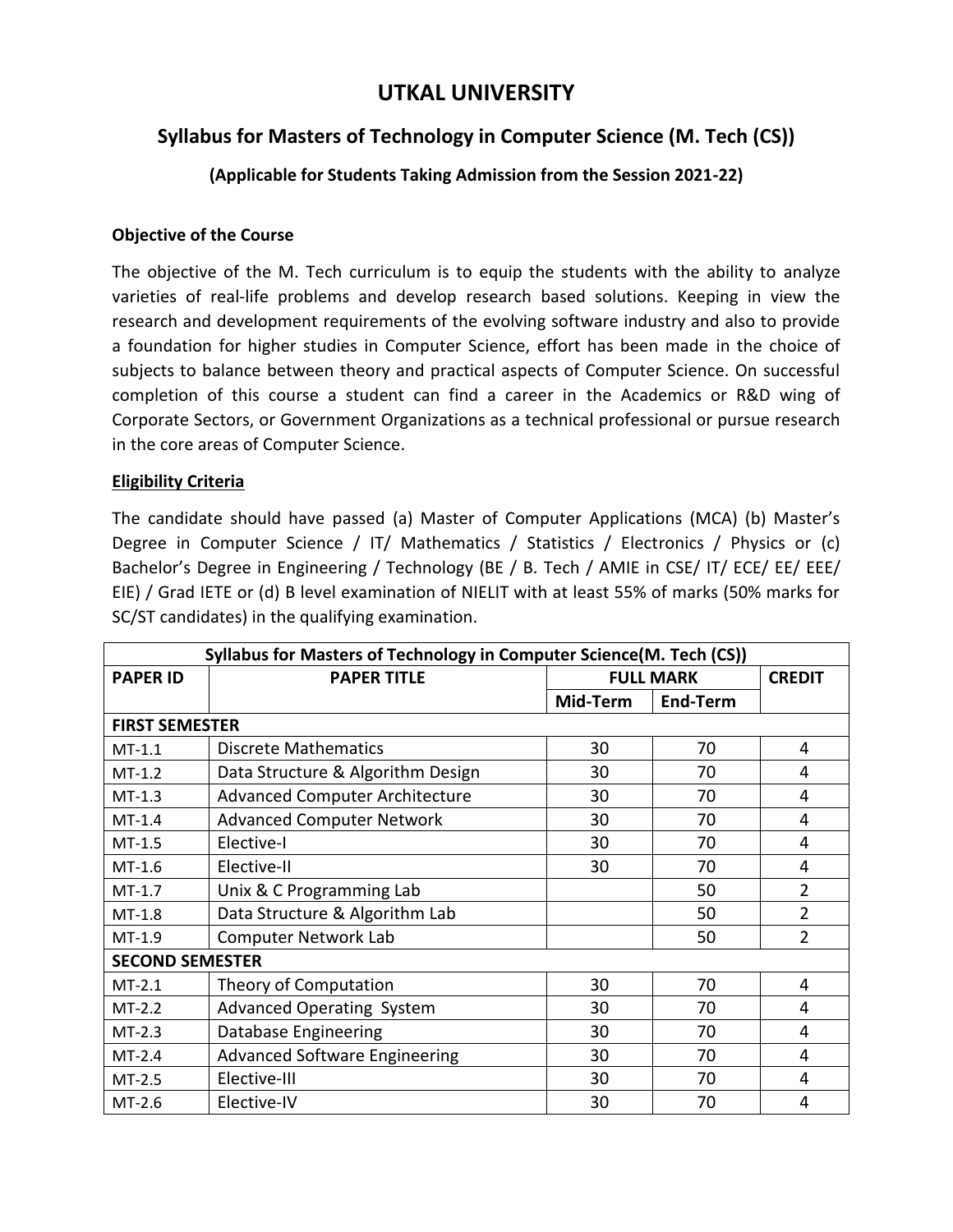| MT-2.7                 | <b>Operating System Lab</b>      |                      | 50   | 2              |  |  |
|------------------------|----------------------------------|----------------------|------|----------------|--|--|
| $MT-2.8$               | Database Lab                     |                      | 50   | $\overline{2}$ |  |  |
| $MT-2.9$               | Software Engineering Lab         |                      | 50   | $\overline{2}$ |  |  |
| <b>THIRD SEMESTER</b>  |                                  |                      |      |                |  |  |
| $MT-3.1$               | <b>Machine Learning</b>          | 30                   | 70   | 4              |  |  |
| $MT-3.2$               | Parallel & Distributed Computing | 30                   | 70   | 4              |  |  |
| $MT-3.3$               | <b>Research Methodology</b>      | 30                   | 70   | 4              |  |  |
| $MT-3.4$               | Cryptography & Network Security  | 30                   | 70   | 4              |  |  |
| $MT-3.5$               | Elective-V                       | 30                   | 70   | 4              |  |  |
| MT-3.6                 | Elective-VI                      | 30                   | 70   | 4              |  |  |
| MT-3.7                 | Machine Learning Lab             |                      | 50   | $\overline{2}$ |  |  |
| MT-3.8                 | <b>Network Security Lab</b>      |                      | 50   | $\overline{2}$ |  |  |
| MT-3.9                 | Seminar & Technical Writing      |                      | 50   | $\overline{2}$ |  |  |
| <b>FOURTH SEMESTER</b> |                                  |                      |      |                |  |  |
| $MT-4.1$               | Comprehensive Viva               | $\overline{2}$<br>50 |      |                |  |  |
| MT-4.2                 | <b>Dissertation</b>              | 300*<br>12           |      |                |  |  |
|                        | Total                            |                      | 2600 | 104            |  |  |

|  |  | <b>List of Elective Papers #</b> |  |  |
|--|--|----------------------------------|--|--|
|  |  |                                  |  |  |

 $\overline{\phantom{a}}$ 

 $\mathbf{r}$ 

| <b>Elective-I</b>   |                                           |
|---------------------|-------------------------------------------|
| $MT-1.5(1)$         | Computer Graphics & Multimedia            |
| $MT-1.5(2)$         | <b>Mathematics for Data Science</b>       |
| $MT-1.5(3)$         | <b>Digital Signal Processing</b>          |
| $MT-1.5(4)$         | Combinatorics & Graph Theory              |
| $MT-1.5(5)$         | <b>Soft Computing</b>                     |
| <b>Elective-II</b>  |                                           |
| $MT-1.6(1)$         | <b>Probability &amp; Statistics</b>       |
| $MT-1.6(2)$         | <b>Simulation &amp; Modeling</b>          |
| $MT-1.6(3)$         | <b>Network Programming</b>                |
| $MT-1.6(4)$         | <b>Cyber Security</b>                     |
| $MT-1.6(5)$         | <b>Bio Informatics</b>                    |
| <b>Elective-III</b> |                                           |
| $MT-2.5(1)$         | <b>Wireless Sensor Networks</b>           |
| $MT-2.5(2)$         | Information Theory & Coding               |
| $MT-2.5(3)$         | <b>Computational Geometry</b>             |
| $MT-2.5(4)$         | <b>Stochastic Modeling &amp; Analysis</b> |
| $MT-2.5(5)$         | <b>Quantum Computing</b>                  |
| <b>Elective-IV</b>  |                                           |
| $MT-2.6(1)$         | Data Warehousing & Mining                 |
| $MT-2.6(2)$         | <b>Mobile Computing</b>                   |
| $MT-2.6(3)$         | <b>Cloud Computing</b>                    |
| $MT-2.6(4)$         | Digital Image Processing                  |
| $MT-2.6(5)$         | Social Network Analysis                   |
| <b>Elective-V</b>   |                                           |
| $MT-3.5(1)$         | Internet of Things                        |
| $MT-3.5(2)$         | Distributed Database System               |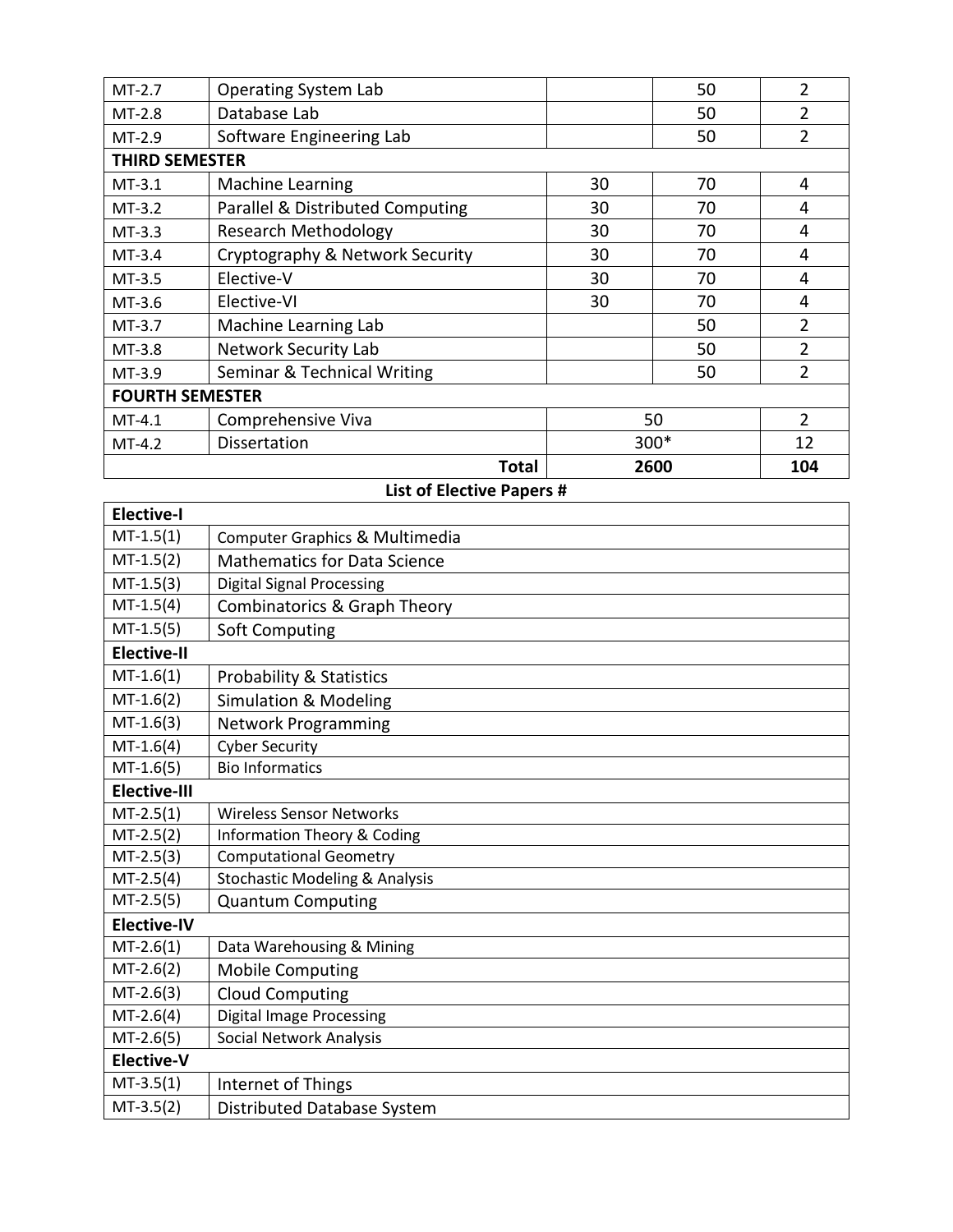| $MT-3.5(3)$                                              | <b>VLSI Design</b>                   |  |  |
|----------------------------------------------------------|--------------------------------------|--|--|
| $MT-3.5(4)$                                              | <b>Computational Complexity</b>      |  |  |
| $MT-3.5(5)$                                              | Software Defined Networks            |  |  |
| <b>Elective-VI</b>                                       |                                      |  |  |
| $MT-3.6(1)$                                              | <b>Big Data Analytics</b>            |  |  |
| $MT-3.6(2)$                                              | Human Computer Interaction           |  |  |
| $MT-3.6(3)$                                              | <b>Block Chain Technology</b>        |  |  |
| $MT-3.6(4)$                                              | Speech & Natural Language Processing |  |  |
| $MT-3.6(5)$                                              | <b>Intrusion Detection Systems</b>   |  |  |
| * Mark Distribution for Dissertation:                    |                                      |  |  |
| <b>Report (200)</b> Presentation $(50)$ Viva Voce $(50)$ |                                      |  |  |

 **Report (200), Presentation (50), Viva Voce (50) # A student can opt for only one paper from among the papers mentioned under the respective elective groups**

**N.B. Students may opt at most two elective papers from SWAYAM/NPTEL courses during the programme.**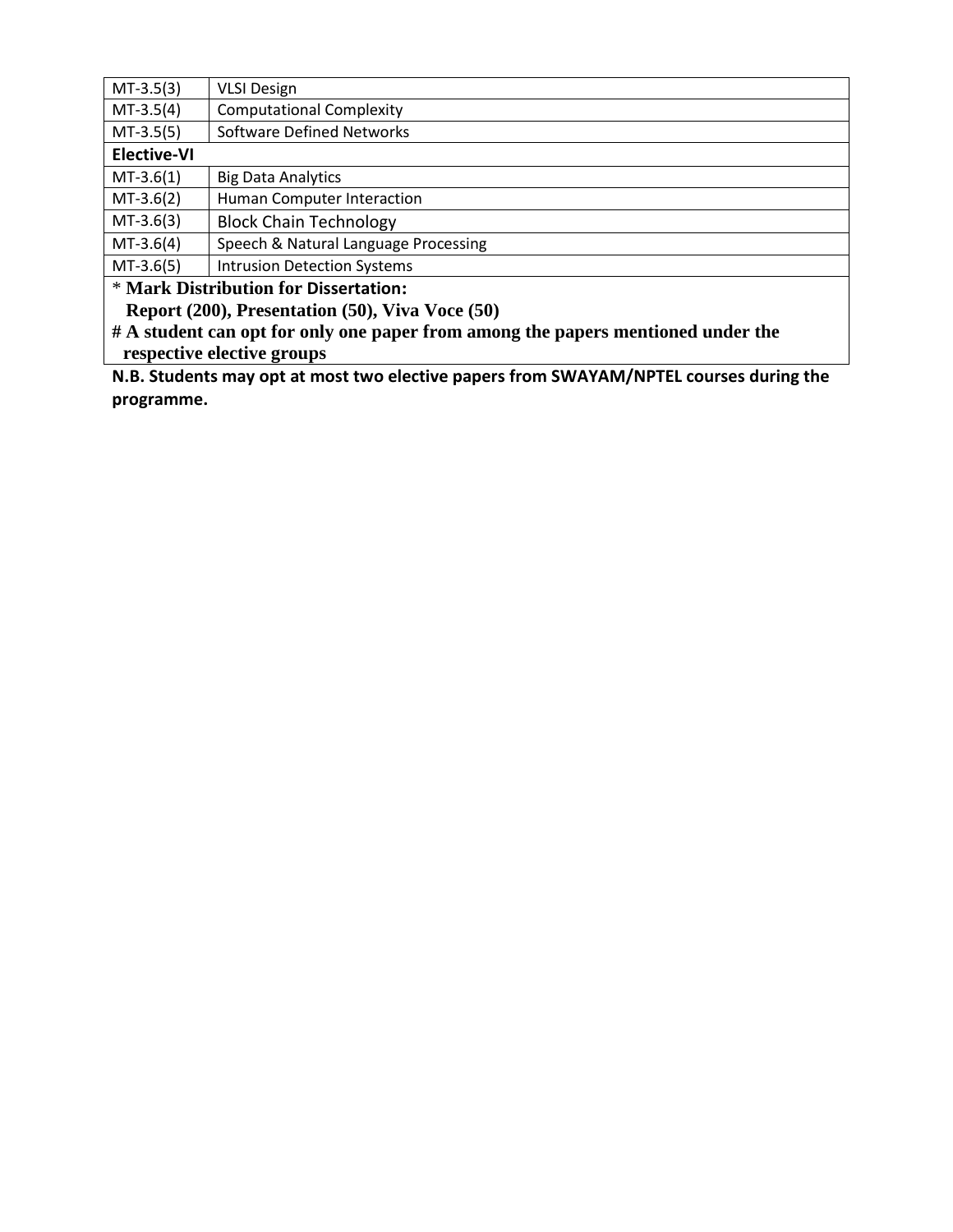#### **MT-1.1: DISCRETE MATHEMATICS**

#### **Objective:**

The course objective is to provide students with an overview of discrete mathematics. Students will learn about topics such as logic and proofs, propositional Logic, predicate logic, algebraic structure, graph theory, matrices and other important discrete math concepts.

#### **Learning Outcomes:**

At the end of this course student will be able to:

- Express a logic sentence in terms of predicates, quantifiers, and logical connectives.
- Apply the rules of inference and methods of proof including direct and indirect proof forms, proof by contradiction, and mathematical induction**.**
- Use tree and graph algorithms to solve problems.

#### **UNIT-I**

Propositional Logic: Declarative sentences, Natural reductions, Propositional Logic and a formal language, Normal forms

#### **UNIT-II**

Predicate Logic: The needs for a richer language, Predicate logic as formal language, Proof Theory of predicate logic, Semantics of predicate logic Relations, Equivalence Relations, Functions, Boolean Algebras.

#### **UNIT-III**

Algebraic Structure: Monoids and Groups, Binary Group Codes, Lattices, Rings, Integral Domains, Fields, Fields, Ideals, Polynomial Rings, Polynomial Codes.

#### **UNIT-IV**

Graph Theory (I): Definition of Graph, The Degree of Vertex, Sub Graphs, Degree sequences, Connected Graphs, Cut-Vertices and Bridges,Special Graphs, Digraphs, Properties of Trees, Depth First Search & Breadth First Search.

#### **UNIT-V**

Graph Theory (II): Eulerian Graphs and their characterization, Hamiltonian Graph, Properties of planner Graphs, Vertex Colouring and Chromatic Polynomial.

- 1. M. R. A. Hulth, M. D. Ryan, Logic in Computer Science: Modeling and Reasoning about systems, Cambridge University Press, 2000, Chapter 1, 2.
- 2. G. Birkhoff & T. C. Bartee, Modern Applied Algebra, CBS Publishers, 1987. Chapter 1 (1.1 -1.5), 2 (2.1 -2.6), 5 (5.1 – 5.5, 5.7 – 5.9), 7, 8, 9 (9.1 – 9.4), 10 (10.1, 10.2, 10.5, 10.7), 11  $(11.1 - 11.4)$
- 3. K. S. Trivedi, Probability and Statistics with Reliability, Queuing and Computer Science Application – Prentice Hall of India, 2000 (Relevant portion of Ch 1 - 5)
- 4. G. Chartand & B. R. Oller Mann, Applied and Algorithmic Graph Theory, McGraw Hill 1993, Ch.  $1(1.1 - 1.7)$ ,  $3(3.1 - 3.4)$ ,  $7(7.1 - 7.2)$ ,  $8(8.1 - 8.2)$ ,  $9(9.1)$ ,  $10(10.1 - 10.2)$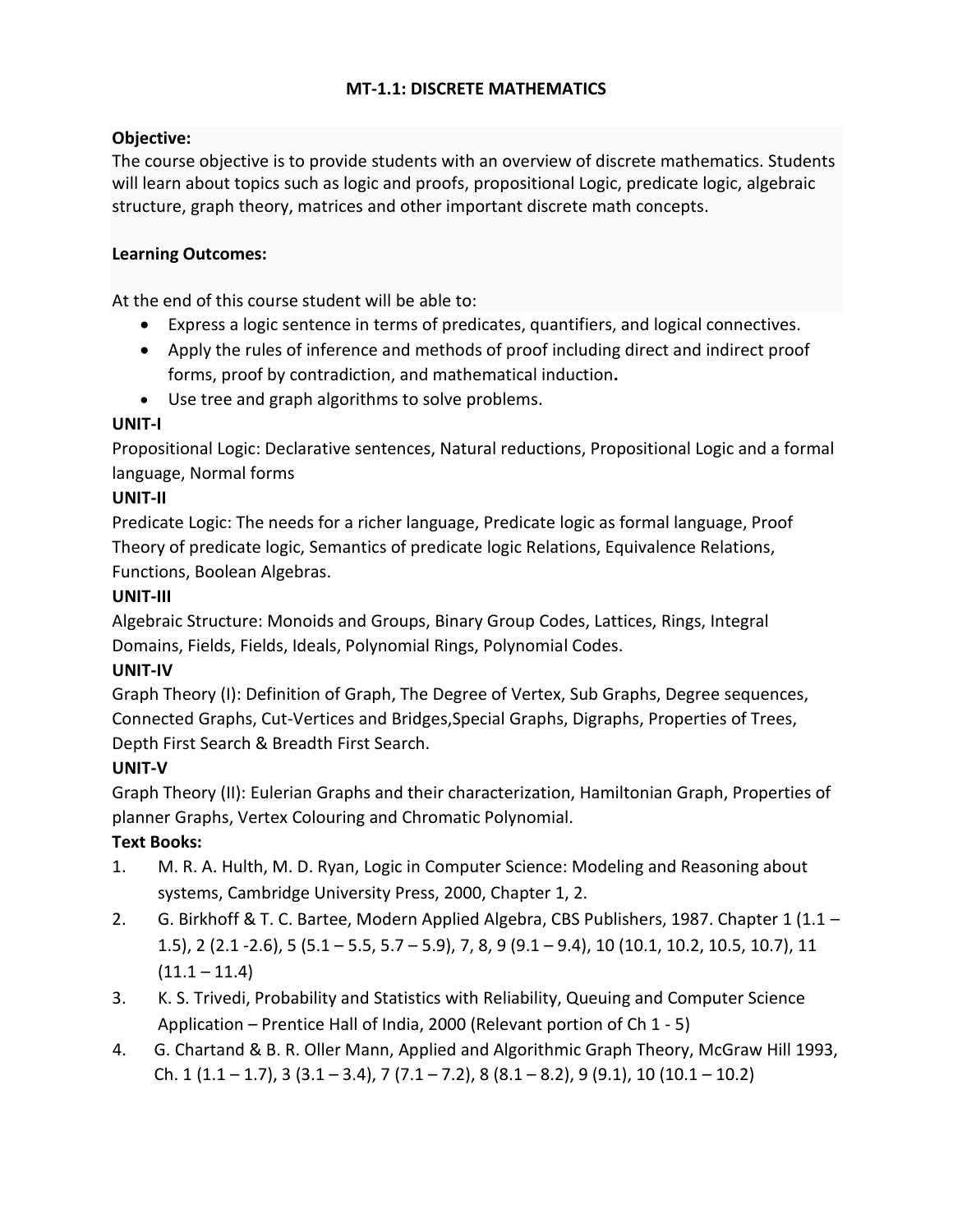#### **MT-1.2: DATA STRUCTURE AND ALGORITHM DESIGN**

#### **Objective**

The course is designed to develop skills to design and analyze simple linear and nonlinear data structures. It strengthen the ability to the students to identify and apply the suitable data structure for the given real world problem. It enables them to gain knowledge in practical applications of data structures.

#### **Learning Outcomes:**

At the end of this course student will be able to:

- Be able to design and analyze the time and space efficiency of the data structure·
- $\bullet$  Be capable to identity the appropriate data structure for given problem
- Have practical knowledge on the applications of data structures.

#### **UNIT-I**

Design and Analysis Technique (I): Introduction, Growth of Function, Recurrences, Divide and Conquer (Heap Sort, Quick Sort, Fast Fourier Transforms), Lower bounds of sorting, Counting sort.

#### **UNIT-II**

Design and Analysis Technique (II): (Randomized Quick Sort, Primality Testing), Dynamic Programming (Floyd – Warshall Algorithm, Longest Common Subsequence), Greedy Method, (Single Source Shortest Path, Matroids, Task Scheduling).

#### **UNIT-III**

Analysis of Data Structure: Binomial Heap, Fibonacci Heaps, Disjoint Sets, Suffix tree, String Matching Algorithm (Ukonnen's algorithm) and applications, Amortised Analysis

#### **UNIT-IV**

Maximum Flow: Flow NEWORKS, Ford – Fulkerson Method, Maximum Bipartite Matching. Computational Geometry: Line segment Intersection, Convex Hull, Vornoi diagram **UNIT-V**

NP-Completeness: Polynomial Time, Polynomial – time verification, NP – completeness and Reliability, NP – Completeness Proofs, NP – Complete Problems.

Approximation Algorithms: The Vertex – Cover Problem, The Travelling salesperson Problem **Text Books:**

- 1. T. H. Coreman, C. E. Leiserson, R. L. Rivest, & C. Steanin Introduction to Algorithms, Prentice Hall of India, 2003.
- 2. M. R. Garey & D. S. Johnson, Computers and Interactability a theory of NP Completeness, W. H. Freeman, 1979.
- 3. M. De Berg, M. Vankreveld, M. Overmars, O. Schwrzkopf Computational Geometry spring Verlog 2000.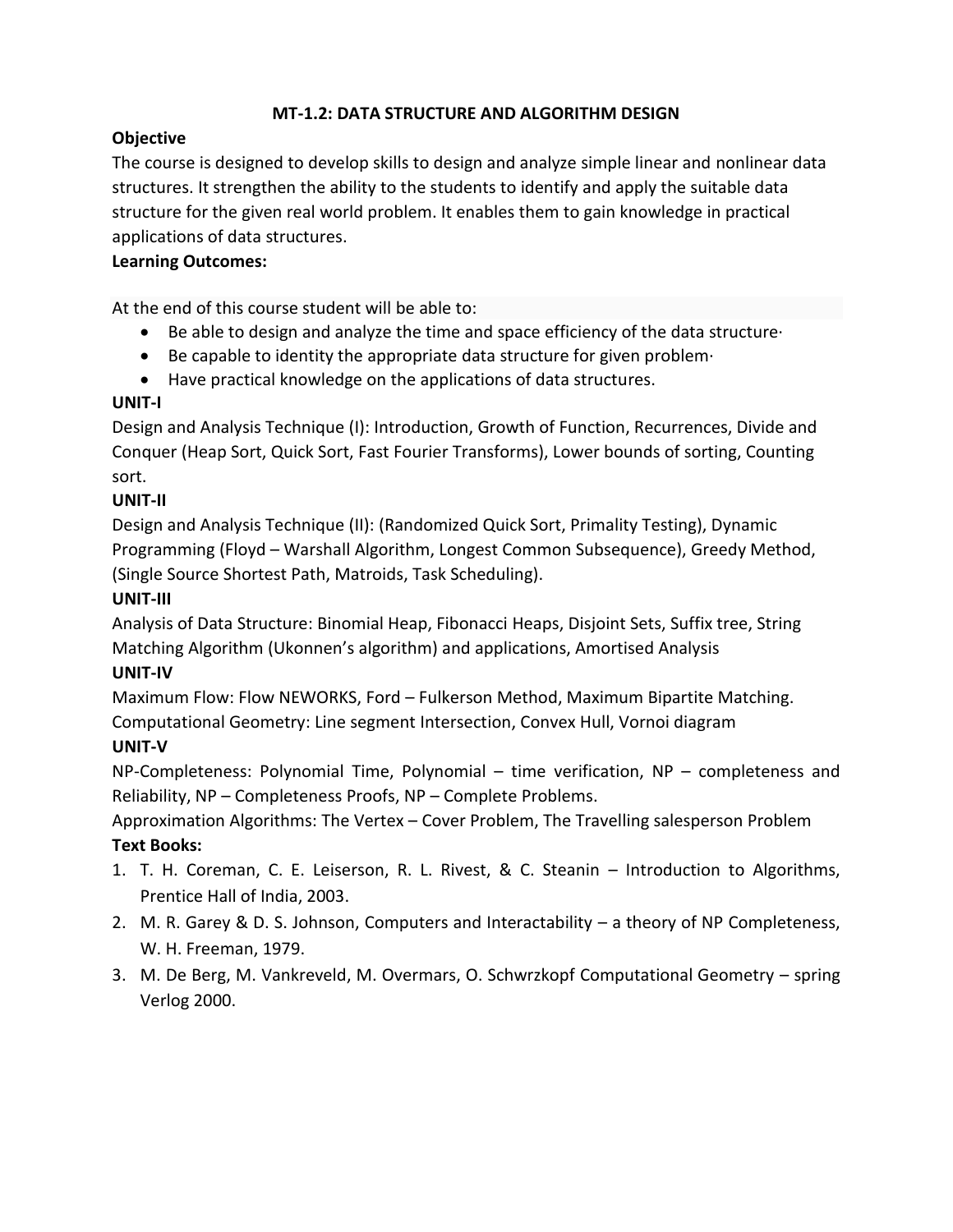## **MT-1.3: ADVANCED COMPUTER ARCHITECTURE**

## **Objective:**

The aim of this module is to emphasize on the concept of a complete system consisting of asynchronous interactions between concurrently executing hardware components and device driver software in order to illustrate the behavior of a computer system as a whole.

## **Learning Outcomes:**

At the end of this course student will be able to:

- Understand the Concept of Parallel Processing and its applications
- Implement the Hardware for Arithmetic Operations
- Analyze the performance of different scalar Computers
- Develop the Pipelining Concept for a given set of Instructions
- Distinguish the performance of pipelining and non-pipelining environment in a processor

#### **UNIT-I**

Fundamentals of Computer Design: Introduction, The Task of a Computer designer, Technology and usage trends, Cost, Performance measures. Quantitative principles of computer design, /the concept of memory hierarchy.

Instruction set Principles of Examples: Introduction, Classification of Instruction Set Architectures, Memory Addressing, Operations in the Instruction Set, The DLX Architecture, Examples, Power PC and Intel 8086

## **UNIT-II**

Pipelining: Basic concepts, Pipeline for DLX, Pipeline Hazards, Data and Control Hazards,

Difficulties in implementation, Instruction Set Design and pipelining. The MIPS R 4000 Pipeline. **UNIT-III**

Instruction – Level Parallelism (ILP): Concepts and challenges, Overcoming Data Hazards with Dynamic Scheduling, Reducing Branch Penalties with Dynamic Hazards Prediction, ILP with multiple issue, Hardware Support for Extracting more parallelism, Studies of ILP, The power PC 620.

#### **UNIT-IV**

Memory–Hierarch Design : Basic concepts of memory, Internal Organisation of Memory chips, Caches, Reducing Cache Misses and Miss Penalty, Reduction Hit Time, Main Memory, Virtual memory, Issues in the design of Memory Hierarchies, fallacies and Pitfalls in Memory – Hierarchy Design.

Storage System: Types of storage devices, Busses, I/O Performance Measures, Reliability, Availability and RAID, Interfacing to OS, Designing and I/O System, Unix File System Performance.

## **UNIT-V**

Multiprocessor : Taxonomy of Parallel Architecture, Performance Matrices and Advantages for communications Mechanisms, Challenges of Parallel Processing, Characteristics of Application Domains, Centralized Shared memory architectures, Distributed shared – memory architectures, synchronization, Models of memory, Consistency, Performance measurement of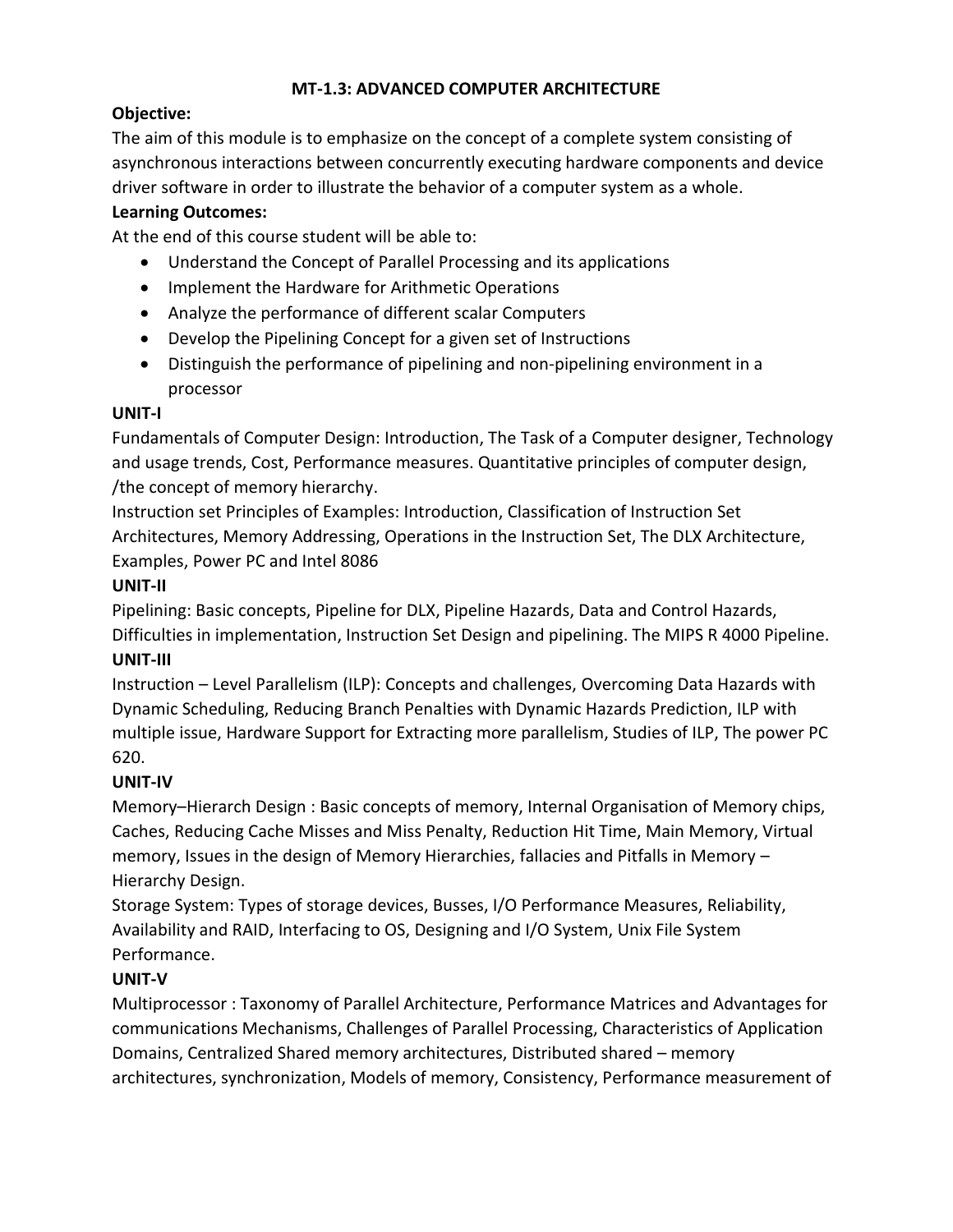Parallel machines, Memory system Issues, Design and performance of SGI challenges Multiprocessor.

- 1. J. L. Hennesy & D. A. Patterson Computer Architecture A Quantitative Approach, 2<sup>nd</sup> Edition – Morgan Kaufmann Publishers,1996 [chapters 1, 2, 3, 4, 5, 6, 7, 8]
- 2. V. C. Hammacher, Z. G. Vranesic, S. G. Zaky Computer Organisation, McGraw Hill, 1996 [chpters 1, 2, 3, 4, 5, Appendix A].
- 3. M. M. Mano Computer System Architecture,  $3<sup>rd</sup>$  Edition, PHI, 1993.
- 4. K. Hwang Advanced Computer Architecture, McGraw Hill, 1993.
- 5. D. Sima, T. Fountain, P. Kacsak Advanced Computer Architecture A Design Space Approach, Addison Wesley, 1997.
- 6. D. A. Pattereson & J. L. Hennessy Computer Organisation & Design, Morgan Kaufmann, 1998.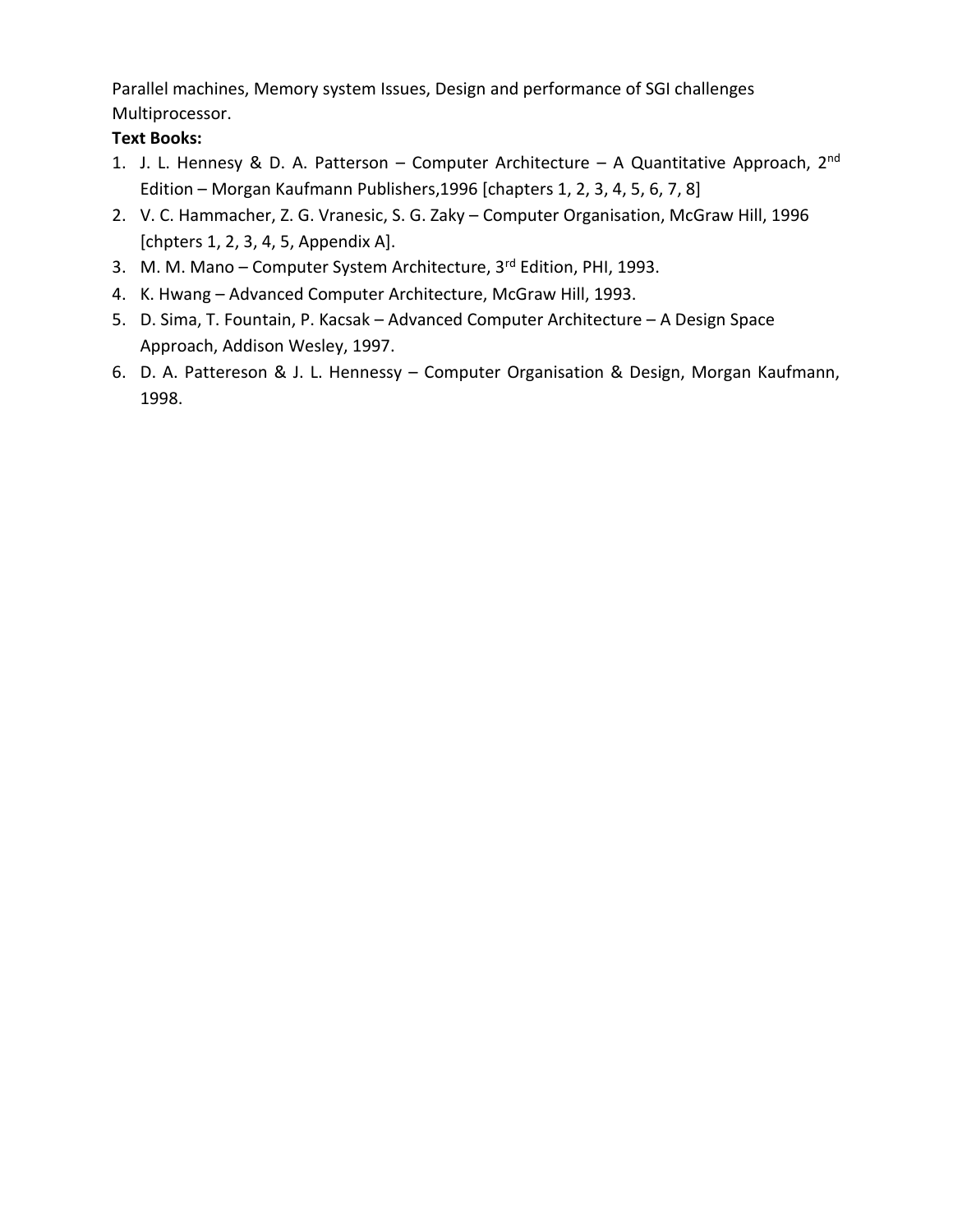### **MT-1.4: ADVANCED COMPUTER NETWORKS**

## **Objective:**

This course aims to provide advanced background on relevant computer networking topics to have a comprehensive and deep knowledge in computer networks.

## **Learning Outcome:**

At the end of this course student will be able to:

- Recognize the technological trends of Computer Networking.
- Discuss the key technological components of the Network.
- Evaluate the challenges in building networks and solutions to those.

## **UNIT-I**

Direct Link Network: Framing , Error Detection and correction Reliable Transmission Ethernet (802.3, 802.4 FDDI), Wireless (802.11) Network adapter, MAC Layer, Switching & Forwarding, Bridges and LAN switches, cell switching protocols in Data Link Layer.

## **UNIT-II**

Packet Switching and Internetworking: Routing simple Internetworking (I/P), Addressing Subneting global Internet, Multicast, Broadcast, Multiprotocol (BGP, OSPF etc), Mobile IP, Congestion Control Algorithms.

## **UNIT-III**

Transport Layer Congestion Control: TCP, UDP, RPC, Congestion Control and Resource Allocation

## **UNIT-IV**

Application Layer and Network Security: Name Services (DNS), Electronic mails (SMTP, MIME, IMAP), HTTP, SNMP, Multimedia Applications (RTDSIPH323) Cryptogrphy algorithms, Security mechanism, Pretty Good Privacy (PGP), SSH (Secure Shell), Transport Layer Security, Firewall **UNIT-V**

Performance Issues/Network Analysis: Stream Session: Deterministic Network Analysis, Stochastic Analysis, Adaptive Bandwidth sharing for Elastic traffic, Multiple Access: Wireless Networks.

- 1. Peterson L. and Davie S. B. Computer Networks A System Approach, Kaufman Publishers, 4<sup>th</sup> edition
- 2. S. Tanenbaum Computer Network PHI,  $4<sup>th</sup>$  edition
- 3. Anurag Kumar, D. Manjunath, Joy Kuri Communication Networking (An Analytical Approach), Morgan Kaufmann publishers, An imprint of Elsevier, 2005.
- 4. M. J. Donaho, K. L. Calvent Pocket Guide to TCP / IP Socket Harcourt Indian 2001.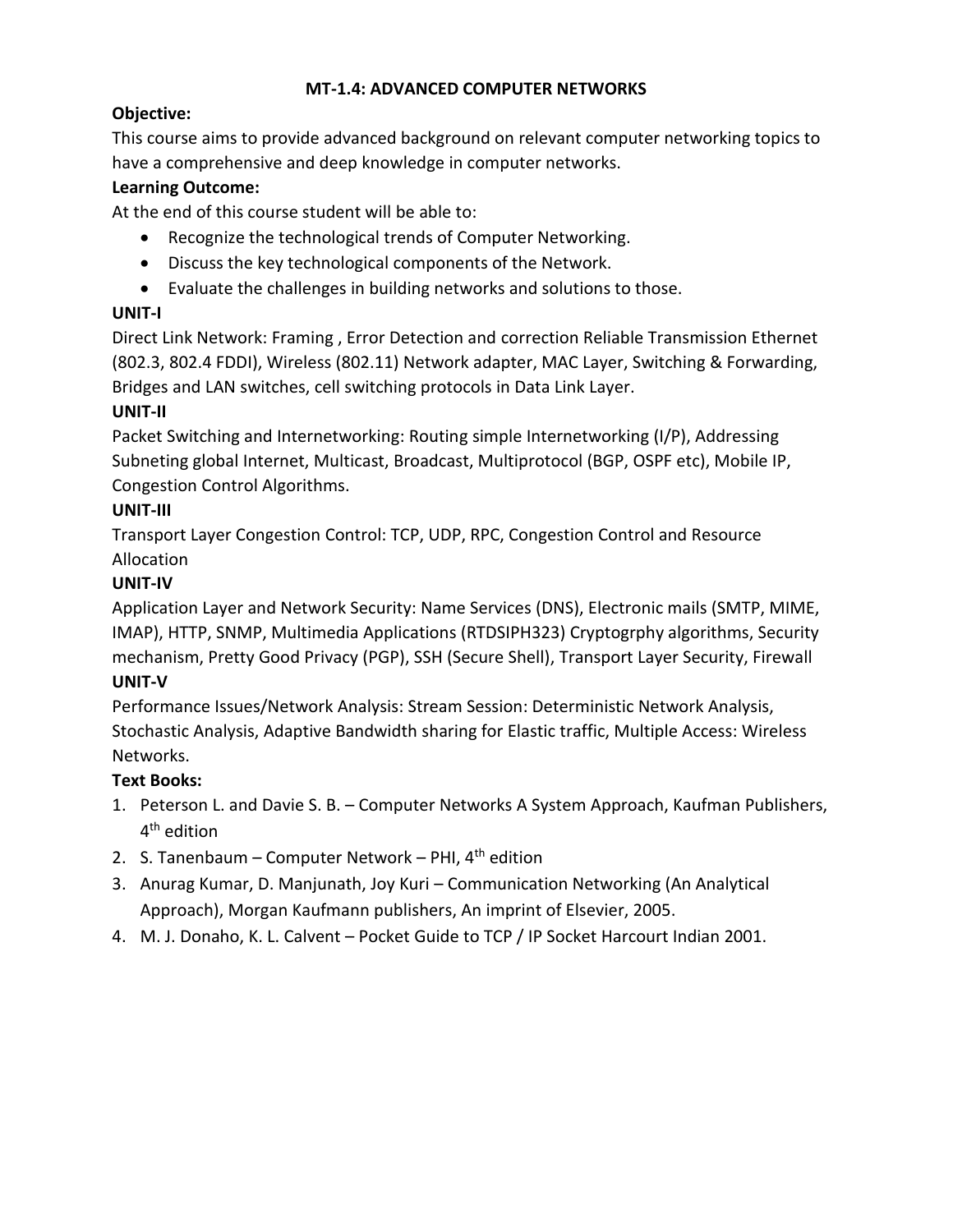## **MT-2.1: THEORY OF COMPUTATION**

## **Objectives:**

To introduce students to the mathematical foundations of computation including automata theory; the theory of formal languages and grammars; the notions of algorithm, decidability, complexity, and computability.

## **Learning Outcomes:**

At the end of the course students will be able to:

- Use basic concepts of formal languages of finite automata techniques
- Design Finite Automata's for different Regular Expressions and Languages
- Construct context free grammar for various languages
- Solve various problems of applying normal form techniques, push down automata and Turing Machines

#### **UNIT-I**

Regular Language and Finite Automata: Deterministic and Non-Deterministic Finite Automata, Equivalent Automata, Minimization of Finite Automata, Regular Languages and Regular Expressions, Closure Properties for Regular Languages, Kliene's Theorem, The Pumping Lemma & its applications. The Myhill – Nerude Theorem

#### **UNIT-II**

Context Free Languages & Pushdown Automata: Context Free Grammars and their Derivations Trees, Regular Grammars, Chomsky Normal Form, Bara Hillels Pumping Lemma, Closure Properties for Context – Free Languages, Decision Problems involving CFL, Pushdown Automata, Compilers and Formal Languages.

#### **UNIT-III**

The Church – Turing Thesis: Turing Machines, Multiple Turing Machines, Non – Deterministic Turing machines, Enumerators, Definition of Algorithm, Terminology for Describing Turing Machines. Decidability : Decidable Problems concerning regular and Context – Free Languages, The Halting Problem, Turing – Unrecognizable Language.

## **UNIT-IV**

Undecidable Problems from Language Theory, Reduction via Computation Histories, Post Correspondence Problem, Mapping Reducibility, Computable Function. The Recursion Theorem and Applications, Decidability of Logical Theories, Turing Reducibility, Definition of Information. **UNIT-V**

Complexity Theory: Review of NP – Completeness, Space Complexity (Savitchi Theorem, The Class PSPACE, The classes L and NL, NL – Completeness) Intractability (Hierarchy Theorems, Relativization, Circuit Complexity), Probabilistic Algorithm (Class BPP), Alternation, Interactive Proof System (1P - PSPACE).

- 1. J. E. Hopcroft, J. D. Ullman Introduction to Automata Theory, Languages & Computations Narosa, 1979.
- 2. M. Spiser Introduction to Theory of Computation PWS Pudblisgers, 1997.
- 3. M. D. Davis, R. Sigaal, E. J. Weyuker Computability, Complexity & Languages, Academic Press 1994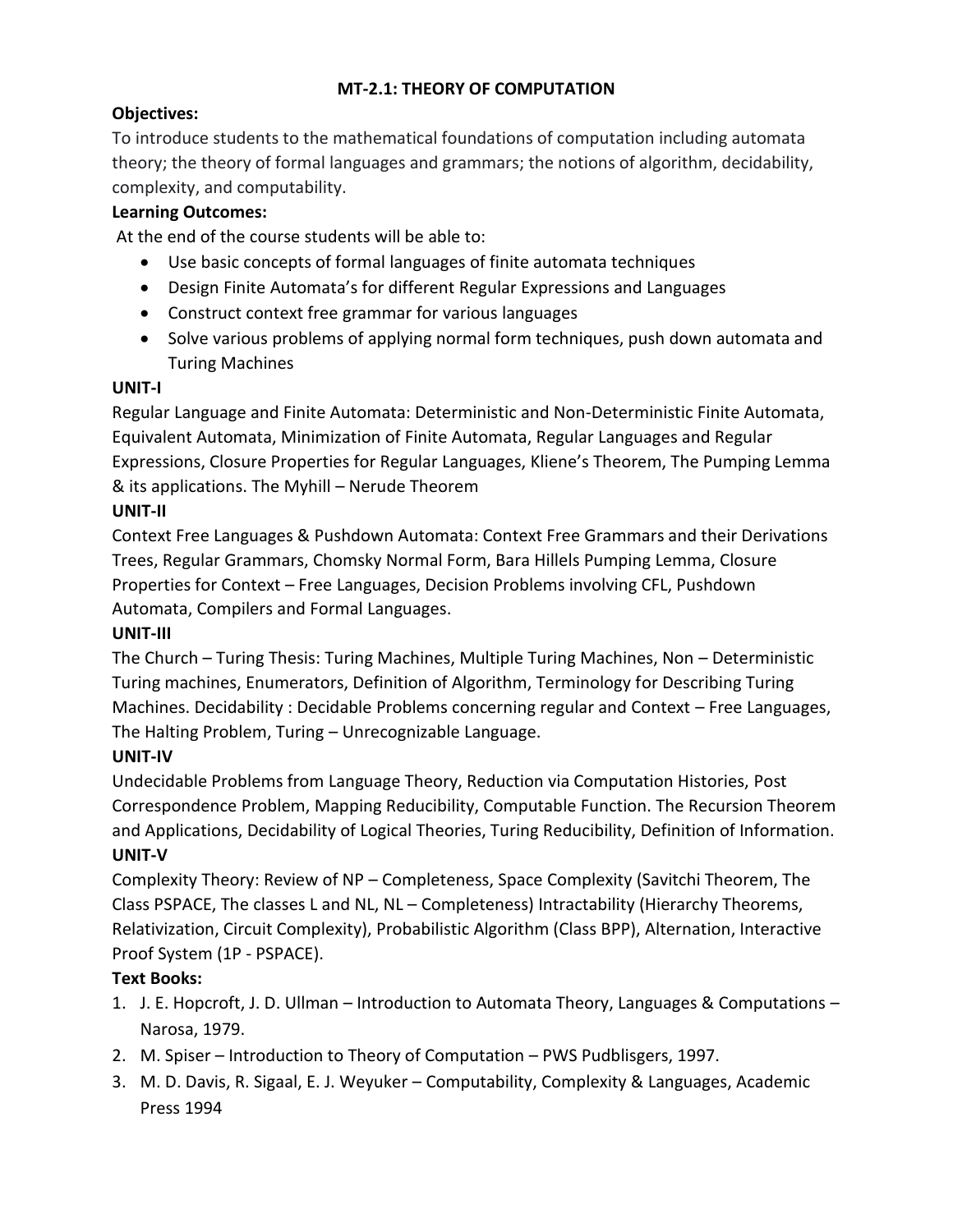#### **MT-2.2: ADVANCED OPERATING SYSTEM**

## **Objective:**

The aim of this module is to study, learn, and understand the main concepts of advanced operating systems (parallel processing systems, distributed systems, real time systems, network operating systems, and open source operating systems); Hardware and software features that support these systems.

### **Learning Outcome:**

At the end of this course student will be able to:

- Outline the potential benefits of distributed systems
- Summarize the major security issues associated with distributed systems along with the range of techniques available for increasing system security
- Apply standard design principles in the construction of these systems
- Select appropriate approaches for building a range of distributed systems, including some that employ middleware

#### **UNIT-I**

Single Machine Operating System (I): Process, CPU Scheduling (Basic concepts, scheduling criteria and algorithms, algorithm evaluation), Process Synchronization (Critical section problem, Semaphores, Classical Problems of Synchronisation, Critical Regions, Monitors). Deadlocks (Modeling and characterization, Prevention, Avoidance, Detection, Recovery). **UNIT-II**

Single Machine Operating System (II): Memory Management, (Address Space, Swapping, Contiguous allocation, paging, segmentation), Virtual Memory (Demand paging, page replacement algorithm, allocation of frames, thrashing, demand segmentation), File System Interface (Access methods, directory structure, protection and consistency), File system Implementation, I/O Systems, Secondary storage structure.

#### **UNIT-III**

Distributed Operating Systems: Theoretical Foundations (Limitation of a distributed system, clocks, causal ordering of messages, global state, cuts of a distributed computation, termination detection), Distributed Mutual Exclusion (non-token-based algorithms-Lamport, Ricart-Agrawala and Mackawa's algorithms, token-based algorithms- Suzuki-Kasami, Singhal and Raymond's algorithms), Distributed Deadlock (Basic concepts, deadlock handling strageties, control organization for distributed deadlock detection, distributed deadlock detection algorithms), Classification of Agreement Problems, Solution to Byzantine agreement Problem and application to fault tolerance.

#### **UNIT-IV**

Distributed Resource Management & Failure Recovery: Distributed File Systmes (mechanism for building distributed file systems, design issues, case studies, disk space management), Distributed Shared Memory (Central – server, migration, read-replication & full-replication algorithms, memory coherence, coherence, coherence protocols, design issues), Distributed Scheduling (Issues in load distributing algorithms – senders initiated, receiver initiated, systematically initiated & adaptive algorithms, performance comparison, load sharing, policies,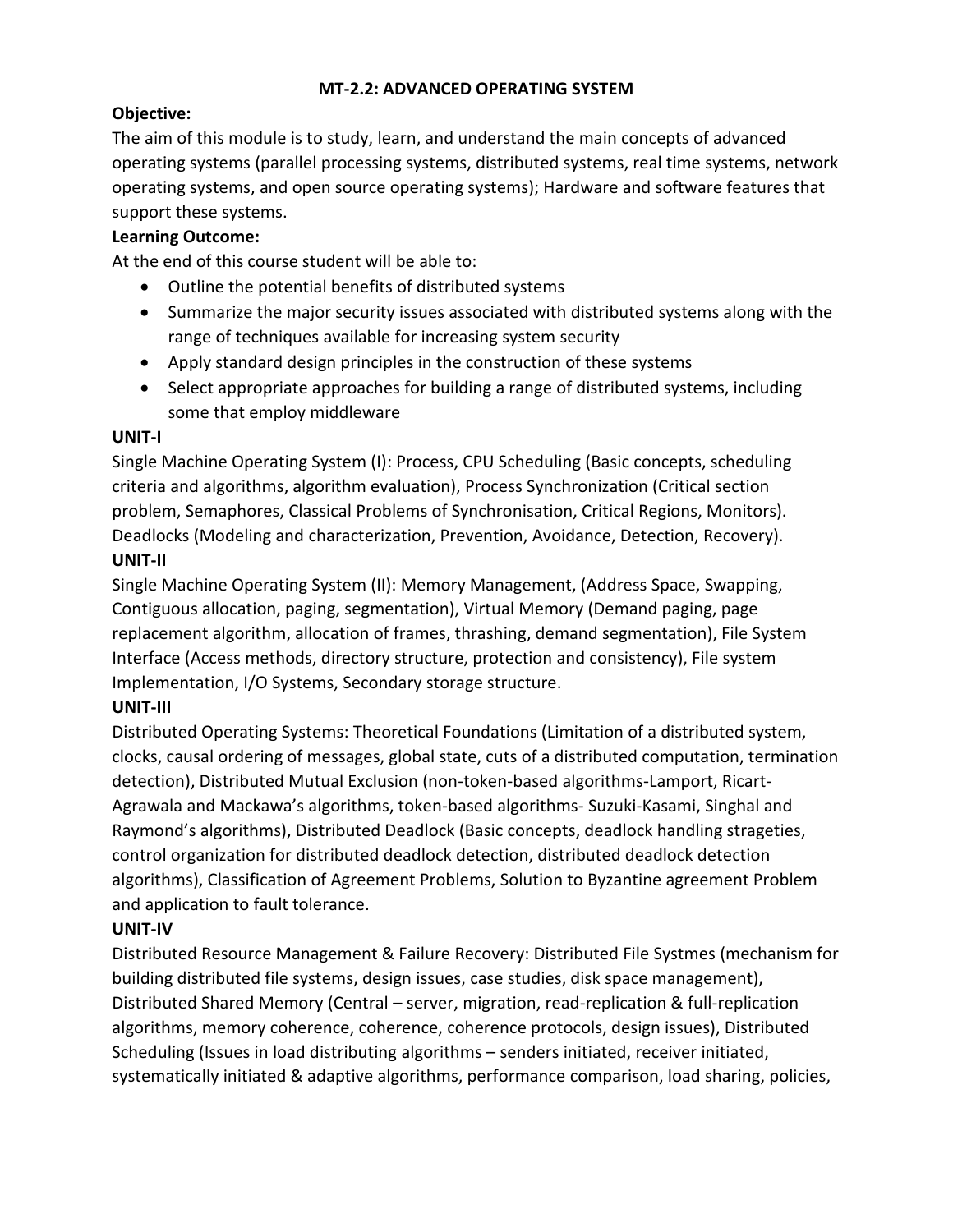task migration). Recovery (Backward and forward error recovery, recovery in concurrent systems, checkpoints, synchronous and asynchronous check pointing and recovery) **UNIT-V**

Case Study of Linux: Kernet (System calls, memory management, paging, inter-process communication, File system, device drivers, multiprocessing, modules and debugging). System Administration (cron, inxinctd, config files etc.), Network Administration (NFS, NIS, AutoFS, Samba).

- 1. A. Silberschaz and P. B. Galvin Operating System Concepts 8<sup>th</sup> Edition, Addison Wesley, 1998.
- 2. N. Singhal and N. G. Sivaratri Advanced Concepts in Operating Systems, McGraw Hill, 1994 (Ch. 2 - 14)
- 3. M. Beck, H. Bome, et.al. Linux Kernel Programming, 3<sup>rd</sup> Edition, Pearson Education, 2003.
- 4. A. S. Tanenbaum Distributed Operating System, Pearson Education, 2001.
- 5. G. Colouris, J. Dollimore, I. Kindberg Distriuted Systems, Concepts and Design, 2nd Edition, Addison Wesley, 2000.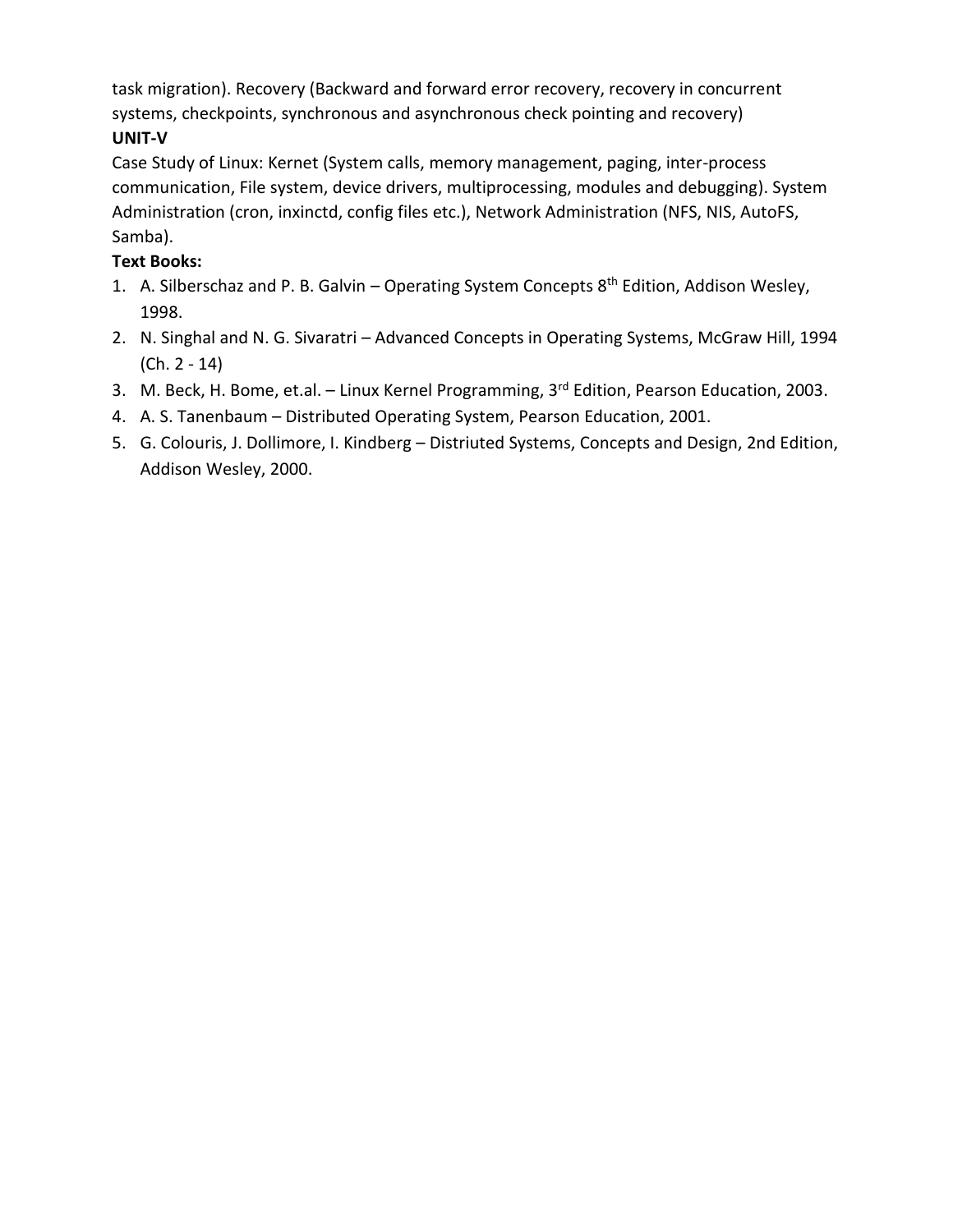#### **MT-2.3: DATABASE ENGINEERING**

#### **Objective:**

- To explain basic database concepts, applications, data models, schemas and instances.
- To demonstrate the use of constraints and relational algebra operations.
- Describe the basics of SQL and construct queries using SQL.
- To emphasize the importance of normalization in databases.
- To facilitate students in Database design
- To familiarize issues of concurrency control and transaction management.

#### **Learning Outcome:**

At the end of the course the students are able to:

- Apply the basic concepts of Database Systems and Applications.
- Use the basics of SQL and construct queries using SQL in database creation and interaction.
- Design a commercial relational database system (Oracle, MySQL) by writing SQL using the system.
- Analyze and Select storage and recovery techniques of database system

#### **UNIT-I**

Relational data model, Integrity constraints, relational Queries, Relational Algebra, Tuple Relational Calculus, Domain Relational Calculus, SQL

#### **UNIT-II**

Design Guidelines for relational schemas and its algorithms, Functional dependencies, Reasoning about Functional dependencies, Normal forms (1NF, 2NF, BCNF, 4NF and 5NF), Other kinds of dep3ndencies, Design of Relational Database

#### **UNIT-III**

Query Processing and Query Evaluation, External sorting, Evaluating relational operators, Selection Operation, Projection Operation, Join Operation, typical relational Query Optimiser. Translating SQL query into relational algebra, Estimating the cost of a plan, Relational algebra equivalence.

#### **UNIT-IV**

Transaction processing, Transaction and system concepts, Schedules and recoverability, Locking techniques and concurrency control, Concurrency control based on timestamp ordering, Multiversion concurrency control techniques, Multiple granularity locking, recovery technique based on Deferred and Immediate update, Database Security, Discretionary Access control. **UNIT-V**

Introduction to Distributed Databases, Distributed DBMS Architecture, Storing Data in Distributed DBMS, Distributed Database Design, Semantic Data Control, Distributed Query Processing and Optimization

- 1. Ramez Elmasri and Shamkant B. Navathe Fundamentals of Database Systems, Addison Wisely.
- 2. Raghu Ramakrishnan and Johannes Cehrke, -- Database Management System, McGraw hill.
- 3. M. T. Ozsu, P. Valdruriez Principles of Distibuted Database Systems, Pearson Education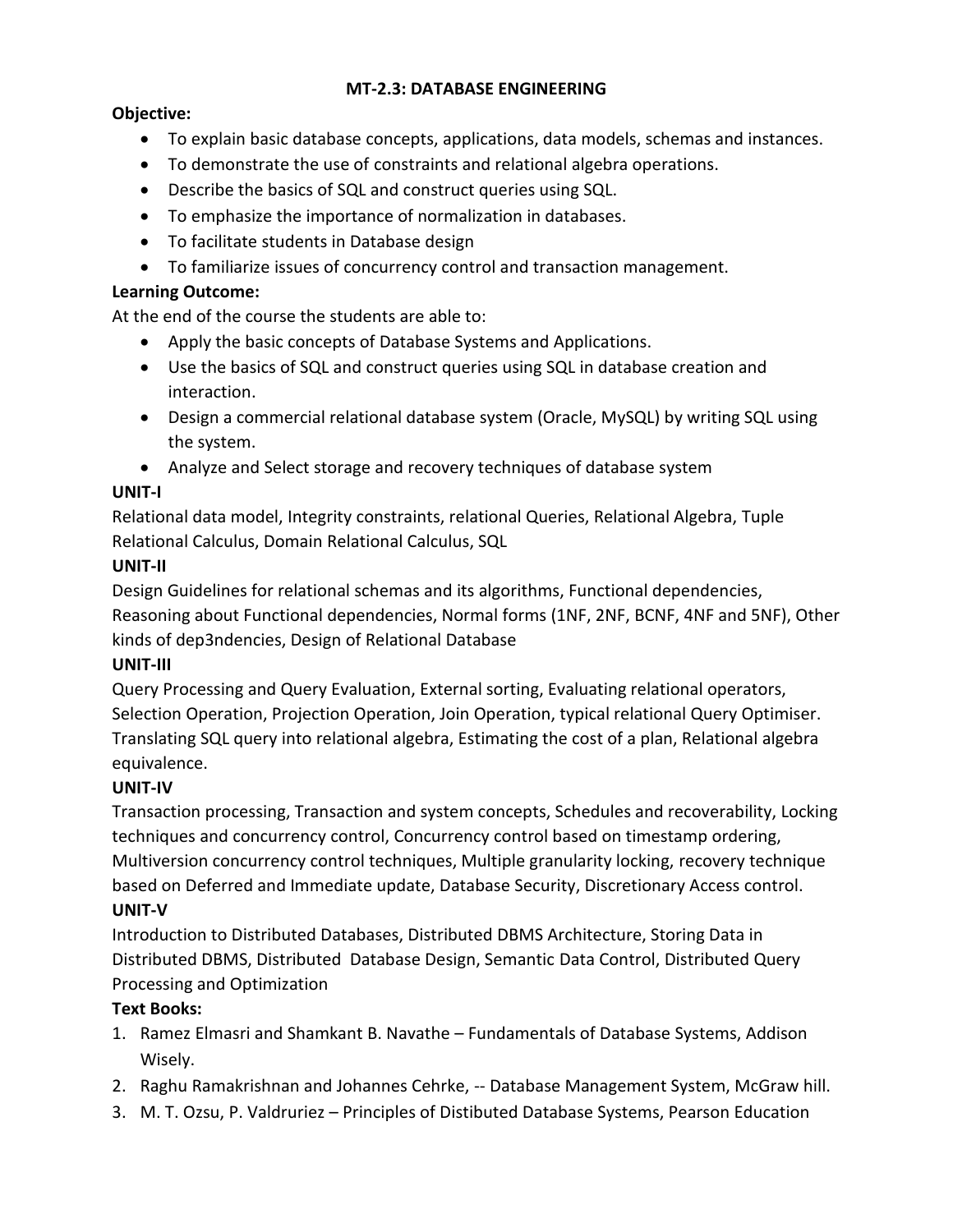#### **MT-2.4: ADVANCED SOFTWARE ENGINEERING**

## **Objective:**

To provide an advanced understanding and knowledge of the software engineering techniques, techniques to collect software requirements from client and CASE tools and to understand the importance of these case tools in software development.

## **Learning Outcome:**

At the end of this course student will be able to:

- Analyze the software life cycle models.
- Identify the importance of the software development process.
- Analyze the importance of CASE tools.
- Design and develop correct and robust software products using advanced software engineering techniques.
- Able to understand business requirements pertaining to software development.

## **UNIT-I**

Introduction, Software life cycle modules, Requirements Analysis & Specification, Software design, Function oriented Software Design.

## **UNIT-II**

Introduction to object oriented Analysis and Design, Iterative Development and the unified process, Case Study – The next-Gen POS, Inception, Understanding Requirements, Use case Model, Identifying other requirements, From inception to elaboration

## **UNIT-III**

Elaboration, Use Case Model, Drawing system sequence diagrams, Visualizing concepts, Adding Associations, Adding Attributes, Adding details with operation contracts, Interaction diagrams notation, GRASP, Use case realization, Determining visibility, creating design class diagram.

#### **UNIT-IV**

Elaboration Iteration 2: Iteration 2 and other requirements, GOF Design pattern, Special topics on drawing & tools, Planning and Project queues comments on iterative development and the UP Rational Unified Process.

## **UNIT-V**

Coding and Testing, Software reliability & Quality Management, Computer Aided Software Engineering, Software Maintenance.

- 1. Rajib Mall Fundamentals of Software Engineering, 2<sup>nd</sup> Edition, PHI
- 2. I. Sommerville Software Engineering, Pearson Education
- 3. Craig Larman Applying UML and Patterns An Introduction to OOA&D and the Unified process, 2nd Edition, Pearson Education Asia.
- 4. Martin Flower UML Distilled, Pearson Education
- 5. G. Booch, I. Jacobson, J. Ramburg UML User Guide, Pearson Education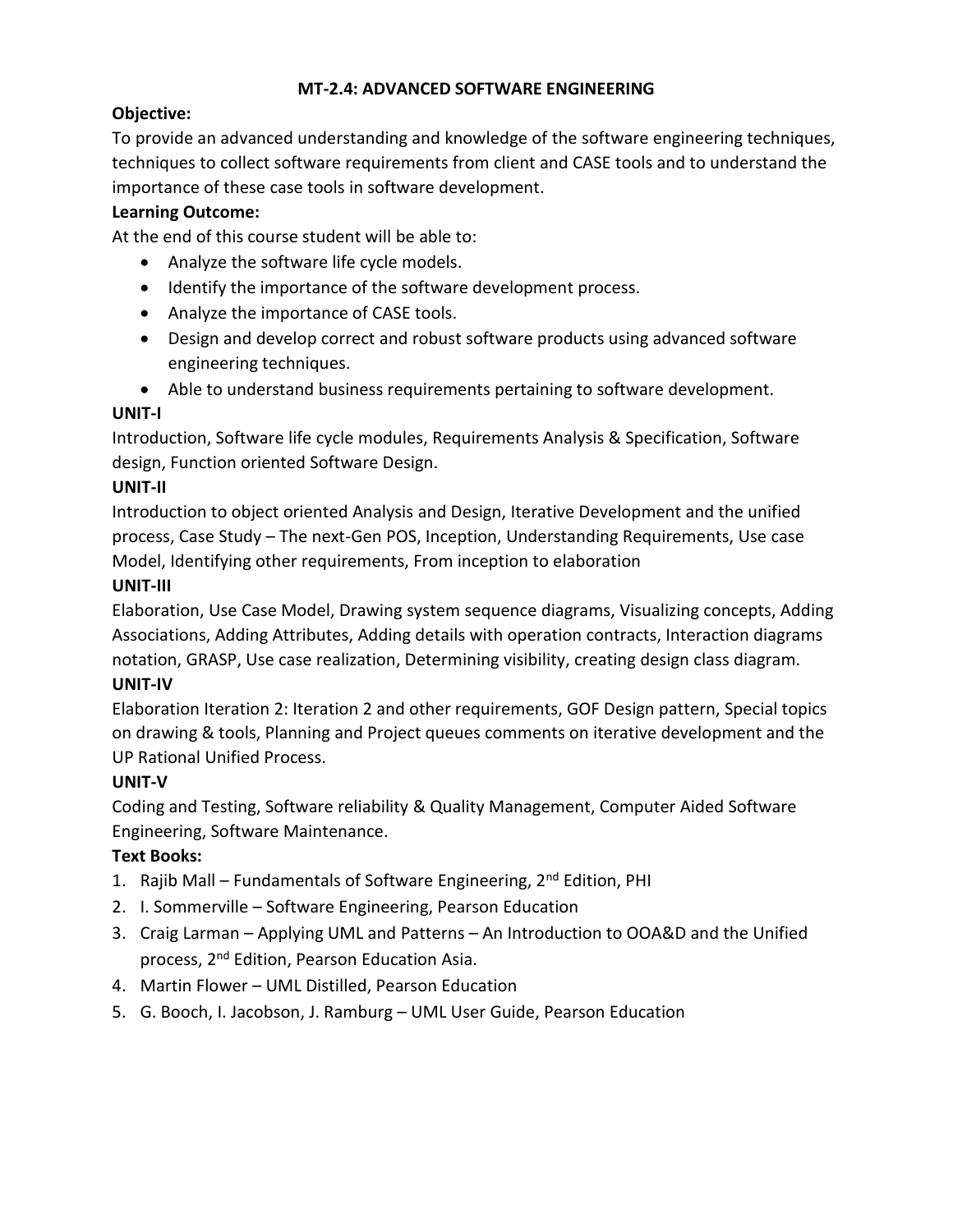#### **MT-3.1: MACHINE LEARNING**

## **Objective:**

- To introduce students to the basic concepts and techniques of Machine Learning.
- To develop skills of using recent machine learning software for solving practical problems.
- To gain experience of doing independent study and research.

### **Learning Outcome:**

At the end of this course student will be able to:

- Have a good understanding of the fundamental issues and challenges of machine learning: data, model selection, model complexity, etc.
- Have an understanding of the strengths and weaknesses of many popular machine learning approaches.
- Appreciate the underlying mathematical relationships within and across Machine Learning algorithms and the paradigms of supervised and un-supervised learning.
- Be able to design and implement various machine learning algorithms in a range of realworld applications.

## **UNIT-I**

Linear Methods for Regression and Classification: Overview of supervised learning, Linear regression models and least squares, Multiple regression, Subset selection , Ridge regression, least angle regression and Lasso , Linear Discriminant Analysis , Logistic regression , Naïve Bayes Classifier. K-nearest neighbor.

#### **UNIT-II**

Model Assesment and Selection :Bias, Variance, and model complexity, Bias-variance trade off, Optimisim of the training error rate, Esimate of In-sample prediction error, Effective number of parameters, Bayesian approach and B. IC, Cross-validation ,Boot strap methods, conditional or expected test error. Dimensionality reduction (PCA, Kernel PCA, Independent Component analysis, LLE, non-negative matrix factorization, SVD), feature Selection.

## **UNIT-III**

Additive Models, Trees, and Boosting: Generalized additive models, Regression and classification trees , Boosting methods-exponential loss and AdaBoost, Numerical Optimization via gradient boosting , Examples (Spam data, California housing , New Zealand fish, Demographic data)

## **UNIT-IV**

Support Vector Machines (SVM) and Neural network: SVM for classification, Reproducing Kernels, SVM for regression. Model of a neuron, Perceptron learning, Backpropagation, Methods to improve backpropagation, Introduction to deep learning.

## **UNIT-V**

Unsupervised Learning and Random forests: Cluster analysis (k-means, Hierarchical clustering, DBSCAN, spectral clustering), Gaussian mixtures and EM algorithm, Random forests and analysis.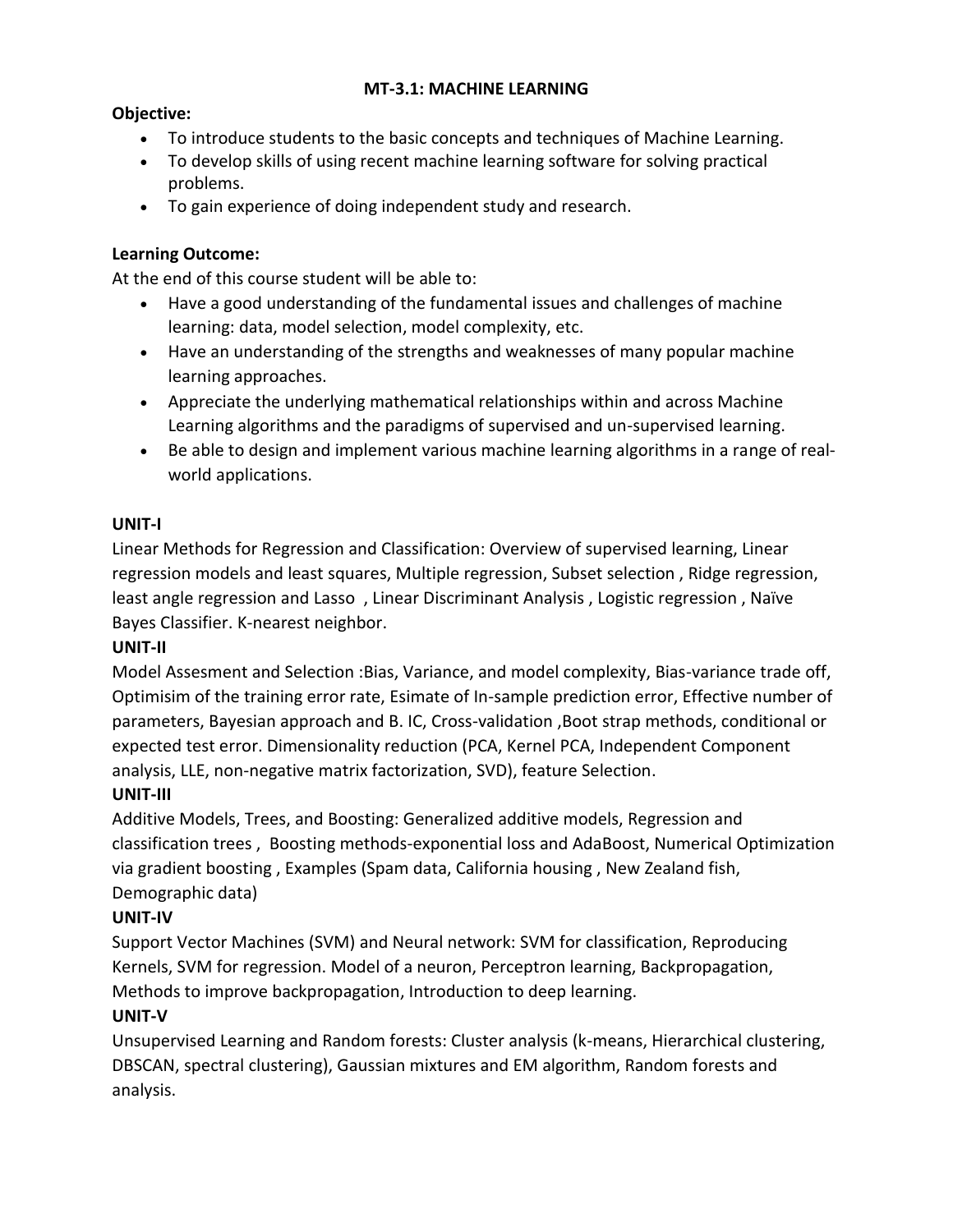- 1. Trevor Hastie, Robert Tibshirani, Jerome Friedman *, The Elements of Statistical Learning-Data Mining, Inference, and Prediction*, Second Edition , Springer Verlag, 2009.
- 2. G. James, D.Witten, T.Hastie, R.Tibshirani *An introduction to statistical learning with applications in R*, Springer, 2013.G. Booch, I. Jacobson, J. Ramburg – UML User Guide, Pearson Education
- 3. C. M. Bishop –Pattern Recognition and Machine Learning, Springer, 2006
- 4. L. Wasserman-All of statistics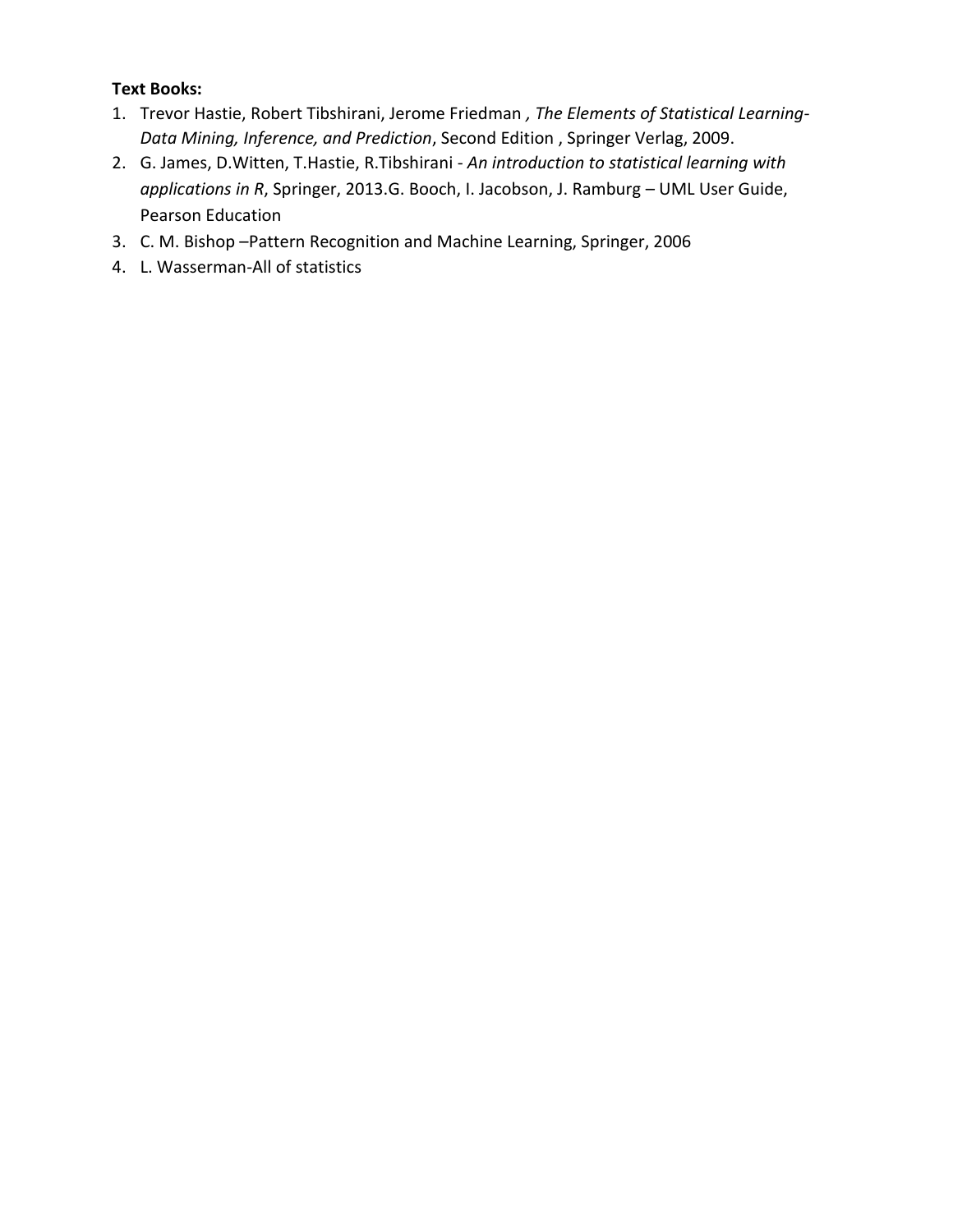#### **MT-3.2: PARALLEL & DISTRIBUTED COMPUTING**

### **Objective:**

- Learn about parallel and distributed computers.
- Write portable programs for parallel or distributed architectures using Message-Passing Interface (MPI) library
- Analytical modeling and performance of parallel programs.
- Analyze complex problems with shared memory programming with OpenMP

### **Learning Outcome:**

At the end of this course student will be able to:

- Develop and apply knowledge of parallel and distributed computing techniques and methodologies.
- Apply design, development, and performance analysis of parallel and distributed applications.
- Use the application of fundamental Computer Science methods and algorithms in the development of parallel applications.
- Explain the design, testing, and performance analysis of a software system, and to be able to communicate that design to others.

## **UNIT-I**

The need, scope and issues in Parallel Computing, The PRAM Model of Computation, Performance metrics, Amdhal's Law, Work – Time Formalism and Brent's Theorem, Basic PRAM Algorithm Design Techniques (Pointer Jumping, Divide and Conquer, Algorithm cascading)

## **UNIT-II**

Further PRAM Algorithm design techniques (Partitioning, Euler tour, Symmetry breaking), Lower bounds for PRAM Algorithms, P- Completeness.

## **UNIT-III**

Parallel Programming Platforms: (Control Structures & Communication Model, Physical Organisation, Communication Cost, Routing mechanism),

Communication Operations: (One-to-all and all-to-all broadcast and reduction, Personalized Communication, Scatter & Gather, Speed improvement), Programming using Message Passing Paradigm.

## **UNIT-IV**

Principles of Parallel Algorithms design on distributed memory model: (Decomposition, Tasks and Interactions, Mapping), Methods for containing Interaction overheads, Parallel Algorithm model, Scalability of Parallel Systems, Application to Parallel Sorting and combinatorial search algorithms.

## **UNIT-V**

Parallel Numerical Algorithms for Distributed Systems: Matrix Vector & Matrix – Matrix Multiplication, Solution of Linear Systems (Iterative and Direct Methods. The conjugate gradient method), Fast Fourier Transform

## **Text Books:**

1. J. J'aj'a – An Introduction to Parallel Algorithms, Addison Wesley, 1992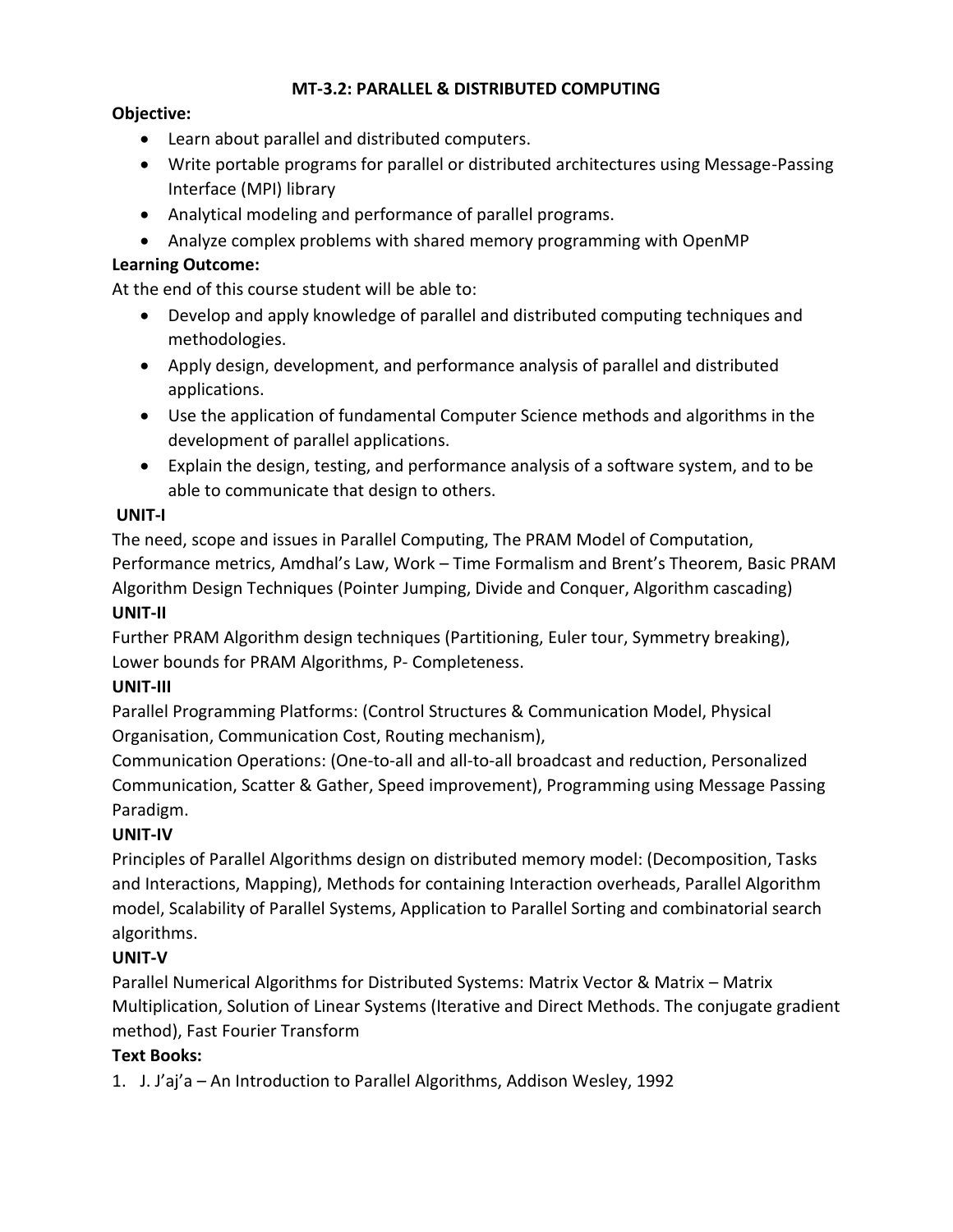- 2. V. Kumar, A. Gramma, A. Gupta, and G. Karypis Introduction to Parallel Computing Design and Analysis of Algorithm – 2<sup>nd</sup> Edition, Pearson Education, 2003
- 3. P. Pacheco Parallel Programming with MPI, Morgan Kaufman, 1997.
- 4. M. J. Quin Parallel Programming in C with MPI & OpenMP, TMH, 2003.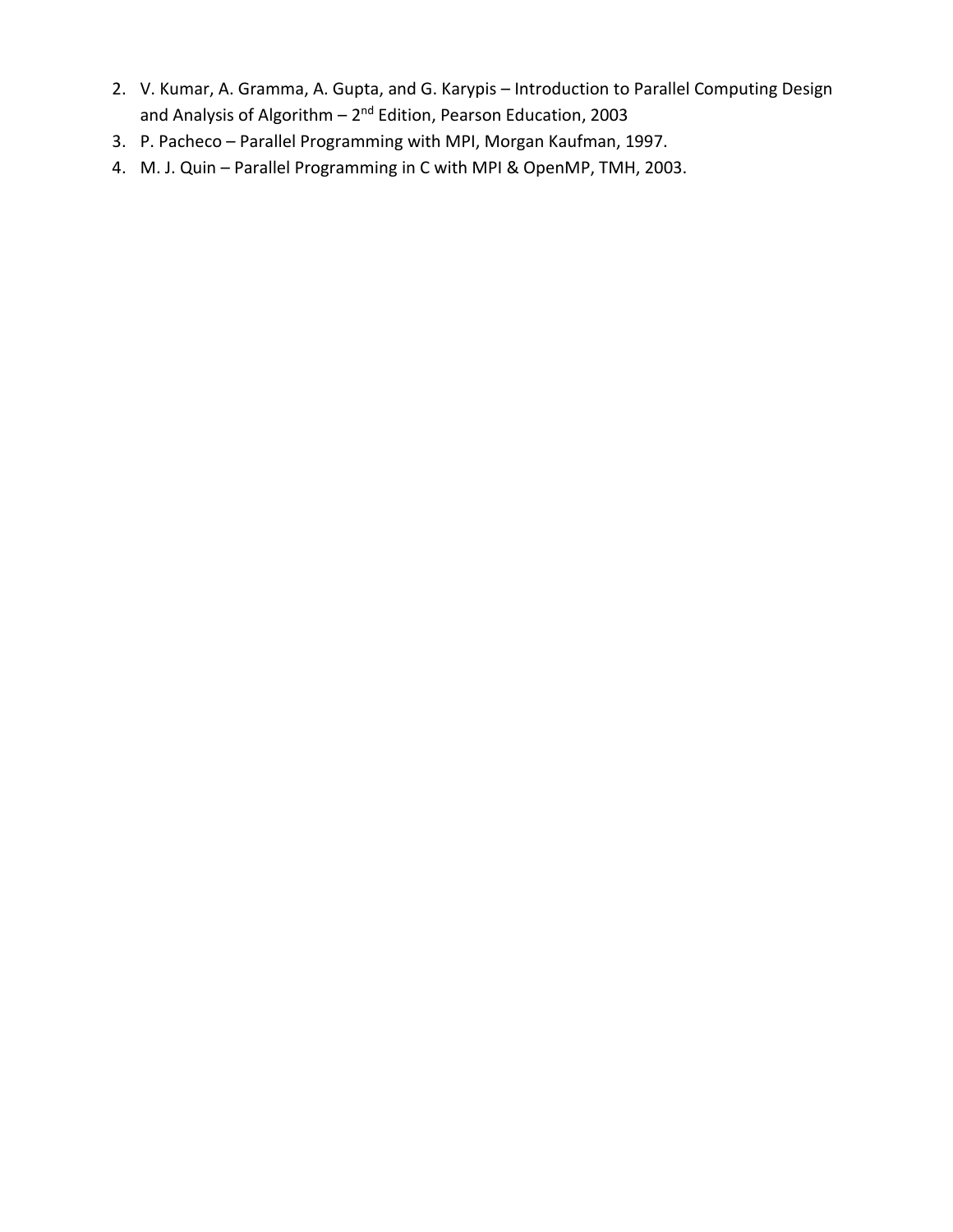#### **MT-3.3: RESEARCH METHODOLOGY**

#### **Objective:**

- To familiarize participants with basic of research and the research process.
- To enable the participants in conducting research work and formulating research synopsis and report.
- To familiarize participants with Statistical packages such as SPSS/EXCEL.
- To impart knowledge for enabling students to develop data analytics skills and meaningful interpretation to the data sets so as to solve the business/Research problem.

#### **Learning Outcome:**

At the end of this course student will be able to:

- Develop understanding on various kinds of research, objectives of doing research, research process, research designs and sampling.
- Have basic knowledge on qualitative research techniques
- Have adequate knowledge on measurement & scaling techniques as well as the quantitative data analysis
- Have basic awareness of data analysis-and hypothesis testing procedures

#### **UNIT-I**

RESEARCH FORMULATION AND DESIGN: Motivation and objectives – Research methods vs. Methodology. Types of research, concept of applied and basic research process, criteria of good research. Defining and formulating the research problem, selecting the problem, necessity of defining the problem, importance of literature review in defining a problem, literature reviewprimary and secondary sources, reviews, monograph, patents, research databases, web as a source, searching the web, critical literature review, identifying gap areas from literature and research database, development of working hypothesis.

#### **UNIT-II**

DATA COLLECTION AND ANALYSIS: Accepts of method validation, observation and collection of data, methods of data collection, sampling methods, data processing and analysis strategies and tools,data analysis with statically package (Sigma STAT,SPSS for student t-test, ANOVA, etc.), hypothesis testing.

#### **UNIT-III**

SOFT COMPUTING: Computer and its role in research, Use of statistical software SPSS, GRETL etcin research. Introduction to evolutionary algorithms - Fundamentals of Genetic algorithms, Simulated Annealing, Neural Network based optimization, Optimization of fuzzy systems. **UNIT-IV**

RESEARCH ETHICS, IPR AND SCHOLARY PUBLISHING: Ethics-ethical issues, ethical committees (human & animal); IPR- intellectual property rights and patent law, commercialization, copy right, royalty, trade related aspects of intellectual property rights (TRIPS); scholarly publishing-IMRAD concept and design of research paper, citation and acknowledgement, plagiarism, reproducibility and accountability.

#### **UNIT-V**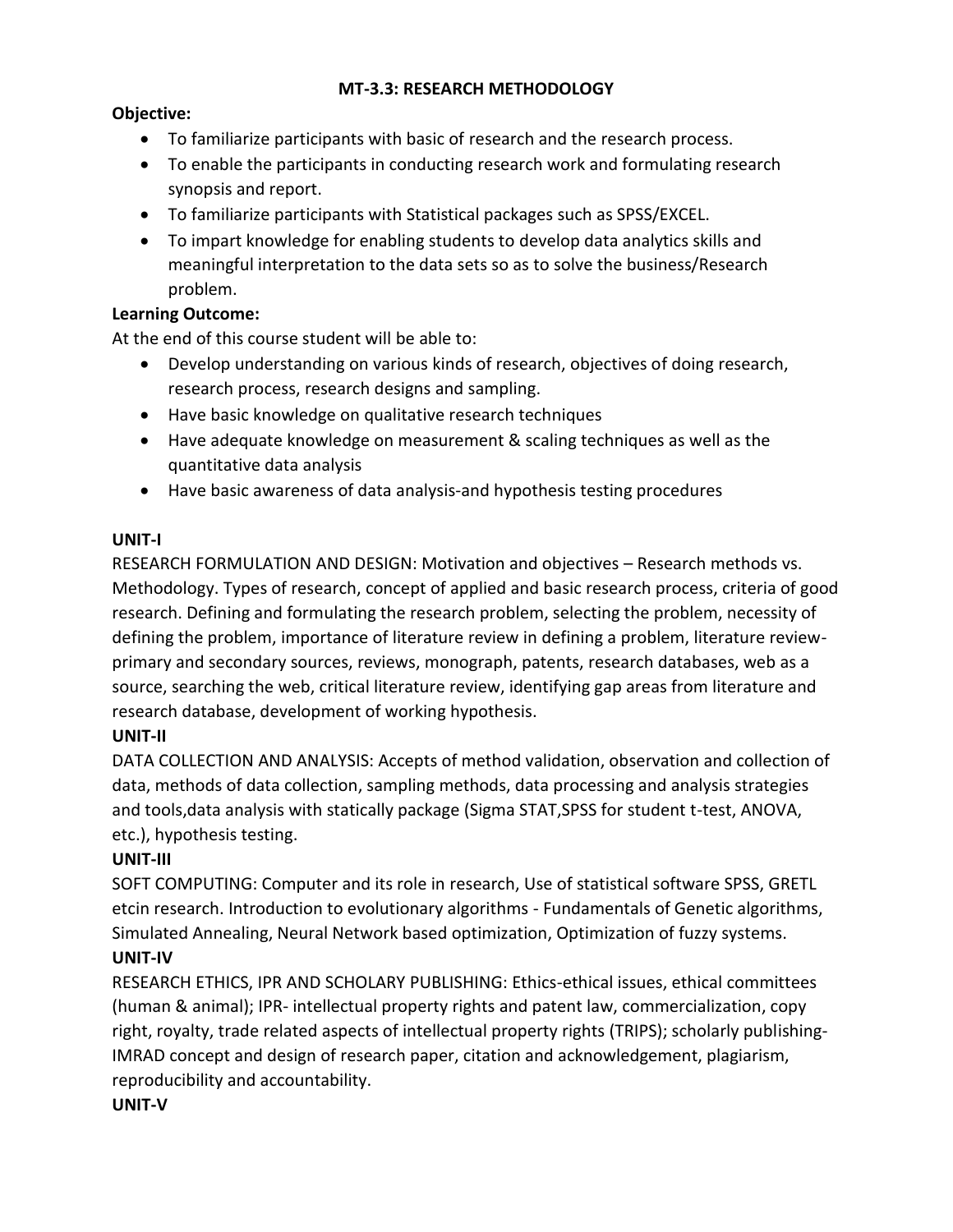INTERPRETATION AND REPORT WRITING: Meaning of Interpretation, Technique of Interpretation, Precaution in Interpretation, Significance of Report Writing, Different Steps in Writing Report, Layout of the Research Report, Types of L T P C 45 15 0 4 Reports, Oral Presentation, Mechanics of Writing a Research Report, Precautions for Writing Research Reports, Conclusions.

- 1. Garg, B.L., Karadia, R., Agarwal, F. and Agarwal, U.K., 2002. An introduction to Research Methodology, RBSA Publishers.
- 2. Kothari, C.R., 1990. Research Methodology: Methods and Techniques. New Age International. 418p.
- 3. Sinha, S.C. and Dhiman, A.K., 2002. Research Methodology, Ess Ess Publications. 2 volumes.
- 4. Trochim, W.M.K., 2005. Research Methods: the concise knowledge base, Atomic Dog Publishing. 270p. . Wadehra, B.L. 2000. Law relating to patents, trade marks, copyright designs and geographical indications. Universal Law Publishing.